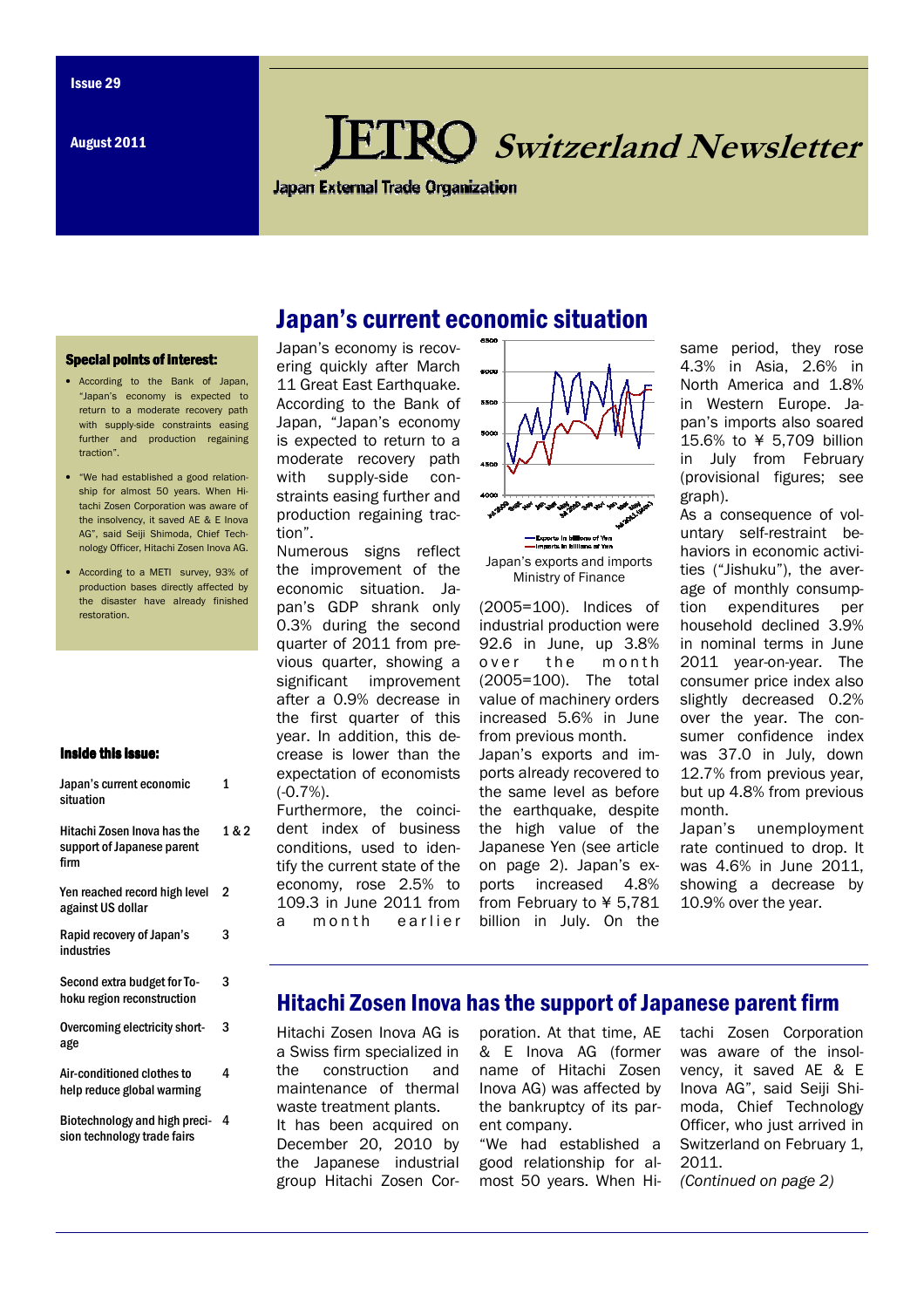# Hitachi Zosen Inova has the support of parent company



Hitachi Zosen Inova AG Energy from Waste (EfW) plant in Thun (Canton of Bern)

(Continued from page 1)

### Hitachi Zosen Corporation became the parent firm

Founded in 1933, Hitachi Zosen Inova AG entered into a license partnership with Hitachi Zosen Corporation in Japan. "Since 1960, we have worked jointly to design and construct thermal waste treatment plants", explained Mr. Shimoda.

Hitachi Zosen Corporation (today's parent firm) is a major Japanese industrial and engineering group. It shifted its core business activities from the building of ships to the manufacturing of industrial plants and construction machinery.

Hitachi Zosen Corporation has now over 8,000 employees, situated in Japan, but also in other parts of Asia, in Europe and in the United States. It is listed on Tokyo Stock Exchange and Osaka Securities Exchanges.

For the business year 2010, AE & E Inova AG



Seiji Shimoda, Chief Technology Officer, Hitachi Zosen Inova AG

had to report a significant loss. Following the acquisition, the business situation has improved. "We have a very positive forecast for 2011", said Mr. Shimoda.

### "Waste is our Energy!"

"Waste is our Energy!" is the maxim of the firm. It builds and maintains thermal waste treatment plants that generate heat and electrical power. Municipal wastes are put into a furnace, producing steam in order to recover energy.

Hitachi Zosen Inova AG built around 220 plants, including 30 in Switzerland. In addition, its parent company built about 204 plants around the world. In Europe, waste treatment plants have different capacities, ranging from 500 to 2,000 tons per day. "It is very difficult to compare, but their calorific value is about one fourth of the one of coal or petrochemical plants", explained Mr. Shimoda. This technology has the following advantages: high energy efficiency, high environmental protection and high cost/ efficiency ratio.

Hitachi Zosen Inova is now executing 15 innovational R&D projects that aim to improve the environmental protection, to generate more electrical power and to create more available and compact systems. In addition, "the cooperation with the large R&D institute of the Japanese parent firm can accelerate technology innovations", said Seiji Shimoda.



US.Dollar/Yen Spot Rate at 9:00 in JST, Tokyo Market Bank of Japan

# Yen reached record high level against US dollar

Likewise Swiss franc, Japanese Yen is a safehaven currency, which is currently appreciated because of the sovereign dept crisis and the global financial turmoil. In addition, investors hope they will benefit from the recovery of Japan's growth due to post-quake reconstruction.

As a result, the Yen reached its highest level rising concern over a slow-

since 1945 with ¥ 75.95 against USD 1 on August 19, 2011 (see graph). On the same day, the Yen was also traded EUR 1 against ¥ 109.

According to the Bank of Japan, "the yen's exchange rate against the U.S. dollar appreciated partly because U.S. interest rates decreased against the background of down in the U.S. economy" (August Monthly Report of Recent Economic and Financial Developments).

As for Switzerland, the strong Yen is a challenge for exporting companies. To address this issue, the Japanese government and the Bank of Japan decided to sell yens and to buy US dollars for the first time in six and a half years.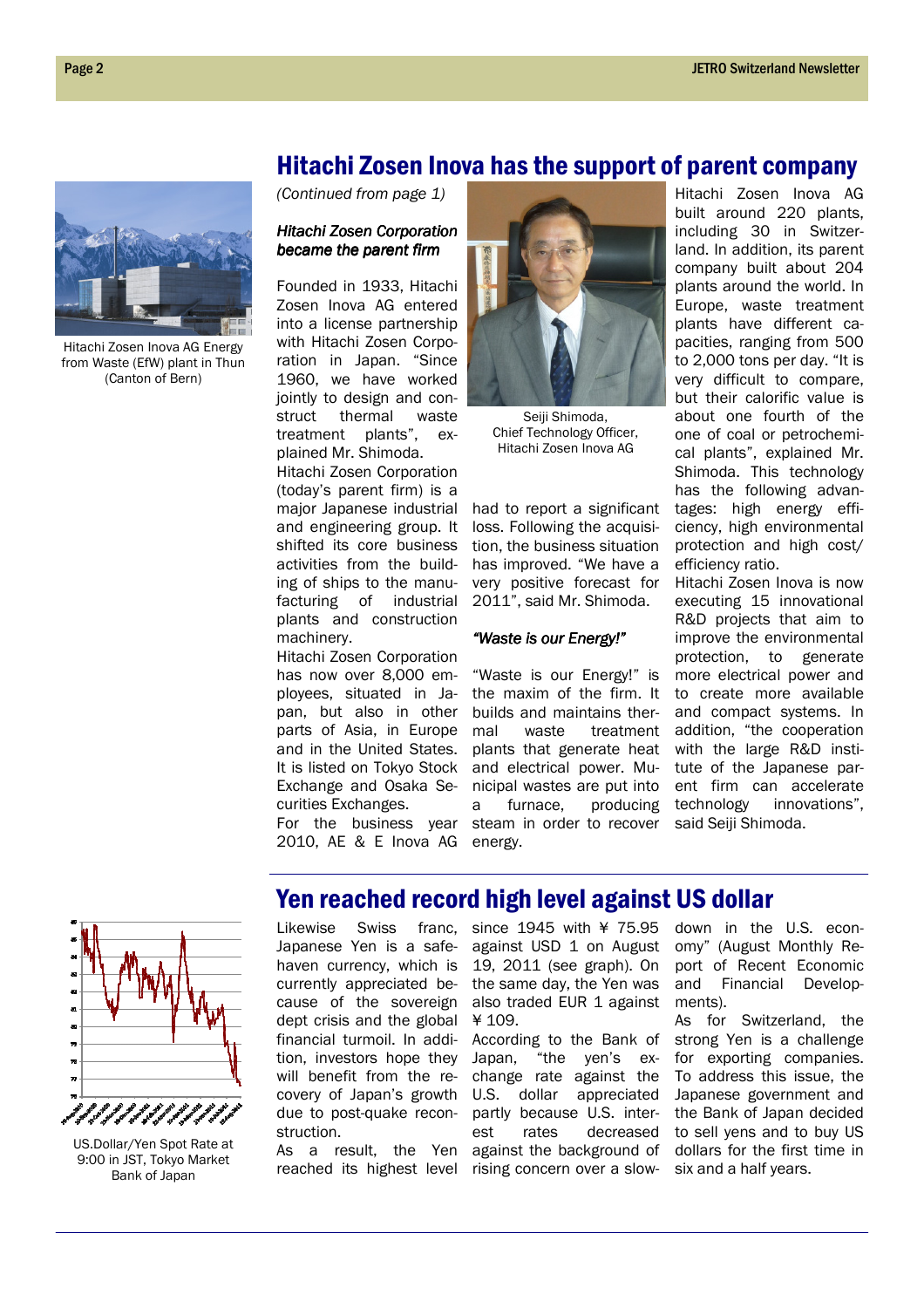# Rapid recovery of Japan's industries

Japanese industries recovered rapidly since March 11 tsunami and earthquake.

The Ministry of Economy, Trade and Industry (METI) carried out a survey about the actual status of industries after the Great East Japan Earthquake. It was conducted from June 14 to July 1 among 123 companies (65 in the manufacturing industry and 58 in the retailing and service industries).

duction bases directly affected by the disaster have already finished restoration. In addition, 80% of production bases have now the same production output as before the disaster, or a higher one.

Among bases that now have a lower output production than before the earthquake, 70% are planning to restore their output production by the end of 2011.

Moreover, 97% of the manufacturers answered

that they have already secured their procurement from alternative suppliers. According to another study carried out by Nikkei and published by METI, production of the automotive industry resumed earlier than expected. Automotive manufacturers plan to increase by 4% their total output from 22.26 million units in FY 2010 to 23.15 million units in FY 2011 (see graph).



It shows that 93% of pro-

# Second extra budget for Tohoku region reconstruction

Japan's parliament approved on July 25 a ¥ 2 trillion (about CHF 21 billion) second extra budget to pay for disaster relief and rebuilding after the March 11 earthquake and tsunami. It already had approved a ¥ 4 trillion (about CHF 42 billion) first

extra budget in May. The main part of the second budget (¥ 800 billion, CHF 8 billion) is allocated to the reconstruction. It also earmarks ¥ 377.4 billion (about CHF 4 million) to support survivors. In addition, this allocation will aim at securing new

No. 3 of Tomari nuclear power plant has resumed

loans for indebted individuals and business people who want to rebuild their companies.

It sets aside ¥ 275.4 billion (about CHF 3 billion) to face consequences of the Fukushima nuclear accident.

# Overcoming electricity shortage

Among Japan's 54 reactors, only 15 are currently operating, including Tomari No. 3 reactor. As nuclear energy provided about 30% of Japan's electricity before the disasters, the supply - demand balance of power has become very tight. So far, the peak demand was reached on August 10 with a temperature in Tokyo of 34° and a power demand of 61.27 kW (see graph). Actions have been taken on the supply and demand sides.

full operation on August 17, 2011. This reactor located on Hokkaido, Japan's northern island, is the first to resume operation since March 11 disasters. It was already subject to regular inspections before the disasters. In addition to inspections carried out by the Nuclear and Industrial Safety Agency, the nuclear reactor was checked by the Cabinet Office's Nuclear Safety Commission.

year science and technology program was approved on August 19. It stressed the need for the development of renewable energies.

On the demand side, companies and individuals have been asked to cooperate to reduce by 15% their power consumption. As part of electricity saving actions, METI started the "COOLBIZ TECH" project to publicize and raise awareness of textile technologies that help to spend hot summer comfortably.



Comparison of maximum electricity demand in 2010 and electricity demand on August 10, 2011. **MFTI** 

On the supply side, reactor

Moreover, the new five-